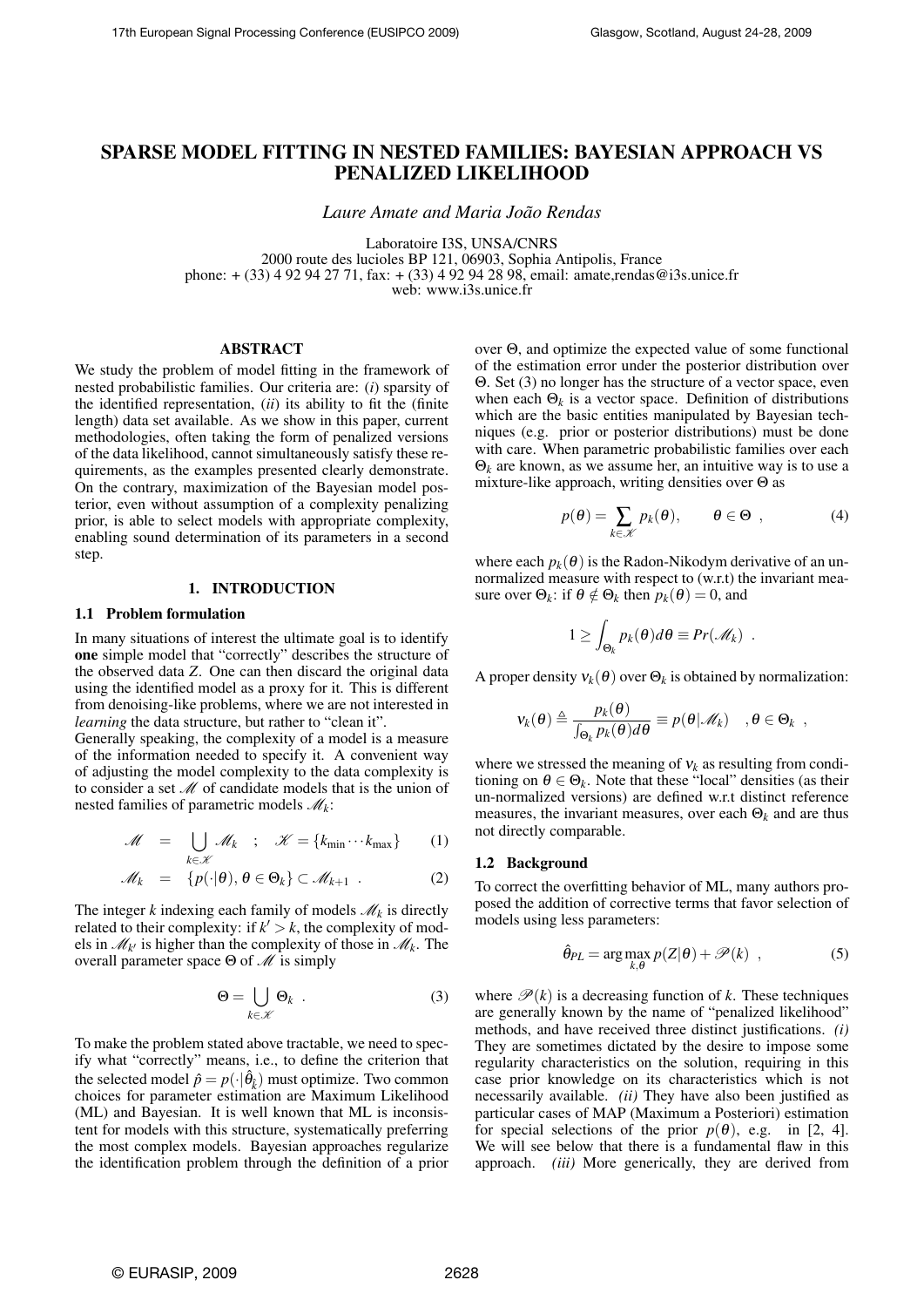asymptotic arguments which relate them to the models' Bayesian marginal posterior [9]  $Pr(M_k|Z)$  – this is the case for AIC (Akaike Information Criterion), BIC (Bayesian Information Criterion) and MDL (Minimum Description Length) – [13, 12], and thus cannot offer any guarantee for finite data sets.

As we see, generic justifications of penalized likelihood link it to Bayesian estimates: either to the model posterior  $p(\theta|Z)$  or to the marginal model posteriors  $Pr(\mathscr{M}_k|Z)$ . Let us concentrate first on Bayesian estimates for  $\theta$ . The two most popular Bayesian criteria are the MMSE (Minimum Mean Square Error) and the MAP (Maximum A Posteriori). For the union-type models like  $(1)-(2)-(3)$ , the MMSE criterion is meaningless, the associated cost function  $(\theta - \hat{\theta}(Z))^2$  being undefined when  $\theta \in \Theta_k$  and  $\hat{\theta}(Z) \in \Theta_{k'}$  with  $k \neq k'$ . On the contrary, the 0/1 cost function of the MAP criterion is well defined, and should enable determination of a unique model amongst the set of candidate models. When Θ has the simple structure of a vector space, this criterion leads to  $\hat{\theta}(Z) = \arg \max_{\theta} p(\theta|Z)$ . Surprisingly, several authors have proposed estimators based on a direct transposition of this equation to the model structure considered herein [1, 4]. We designate them by "naive MAP" estimators:

$$
\hat{\theta}_{nMAP} = \arg \max_{\theta \in \Theta} p(\theta | Z) = \arg \max_{k \in \mathcal{K}} \max_{\theta \in \Theta_k} p_k(\theta | Z)
$$
(6)  

$$
= \arg \max_{k \in \mathcal{K}} p_k(\hat{\theta}_k | Z) ,
$$

$$
\hat{\theta}_k = \arg \max_{\theta \in \Theta_k} p_k(\theta | Z)
$$

As we pointed out before, the un-normalized densities  $p_k(\theta|Z)$  defined over each  $\Theta_k$  are not defined with respect to the same measures. This criterion, that abusively compares them directly, may lead to estimates with pathological behavior as the examples given below demonstrate.

We address now the second justification of penalized likelihood, that relates it to Bayesian Model Selection (BMS) which does not attempt at directly selecting the model set *and* the parameter value, and instead starts by selecting the model  $\mathcal{M}_k$  using the posterior probabilities  $Pr(\mathcal{M}_k|Z), k \in \mathcal{K}$  [14]:

$$
\hat{k} = \arg \max_{k} \int_{\Theta_k} p(\theta | Z) \, d\theta \quad . \tag{7}
$$

Determination of these posteriors requires specification of a priori distribution  $\pi$  defined over  $\Theta$ , that if  $\pi$  is of the form (4) implies  $\forall k \in \mathcal{K}$ ,

$$
Pr(\mathscr{M}_k|Z) = \frac{p(Z|\mathscr{M}_k)\pi(\mathscr{M}_k)}{\sum_{j\in\mathscr{K}}p(Z|\mathscr{M}_j)\pi(\mathscr{M}_j)},
$$
 (8)

$$
Pr(Z|\mathscr{M}_k) = \int_{\Theta_k} p(Z|\mathscr{M}_k, \theta_k) \pi(\theta_k|\mathscr{M}_k) d\theta_k . \quad (9)
$$

We refer to [9] for some analysis about how one can specify the prior. Once the model is determined, the parameter  $\theta \in \Theta_{\hat{k}}$  can be estimated using one of the standard statistical estimation criteria (ML, MMSE, MAP,...). This (sound) estimation approach selects *k* by comparing the total posterior probability mass accumulated over *M<sup>k</sup>* . One may question

whether this marginal approach can guarantee the aptitude of the elements of  $\mathcal{M}_{\hat{k}}$ , alone, to fit the data well. We will see below that in all the examples considered the models selected by BMS have fitting properties close to those obtained by penalized likelihood criteria. More surprisingly, numerical studies not reported here show that their fitting performance in "signal-in-noise" problems is similar to direct MMSE "signal" estimation, which belongs to a set much richer than *M*.

#### 1.3 Numerical issues

For most problems of practical interest Bayesian approaches must resort to numerical (Monte Carlo) methods [3, 7]. A tool that has now become a standard to draw from posteriors  $p(\theta|Z)$  with the structure (1)-(2) is RJMCMC (Reversible Jump Markov Chain Monte Carlo) [8]. It builds a Markov Chain over  $\Theta$  that asymptotically converges to  $p(\theta|Z)$ , enabling numerical determination of expected values with respect to it.

Models with the structure  $(1)-(2)-(3)$  often occur in the search for a parsimonious parametric model  $f(t; \theta)$  for a signal  $s(t)$  of which we observe noisy samples:

$$
Z(t_i) = s(t_i) + \varepsilon(t_i) \simeq f(t_i; \theta), \quad i = 1 \cdots N \tag{10}
$$

where the distribution of the noise  $\varepsilon(t)$  is known. For this problem BARS (Bayesian Adaptive Regression Splines) [6] uses RJMCMC to find an estimate of  $s(t)$  as  $E[f(t; \theta)|Z]$ , giving up identification of a single parametric model for *s*(*t*). In [2, 1], Reversible Jump Simulated Annealing (RJSA, a Simulated Annealing (SA) algorithm with a proposal distribution controlled by a RJMCMC kernel) is used to find the maximum of the "posterior density" in (6). We can also mention the trans-dimensional simulated annealing (TDSA) of [4], that maximizes a penalized likelihood interpreted by the authors as a "posterior over Θ".

## 1.4 Outline

In our (large) introduction, we concluded that only BMS can serve as a sound method for model identification using nested model families. In section 2 we describe a numerical implementation of BMS for problem (10), that first computes the marginal MAP criterion and then identifies a model within the family of models chosen previously using a standard MAP criterion. Section 3 illustrates the possible pathological behavior of the "naive MAP" estimator (6) – directly relating it to the varying dimension of the parameter sets Θ*<sup>k</sup>* – in a simple case-study where analytical determination of the posterior is possible. The last section compares use of the BIC penalty to the actual computation of the BMS criterion within the context of free-knots splines curve modeling, revealing its biased behavior for small data sets.

## 2. TWO-STEP MAP ESTIMATION

We present now a numerical implementation of the "Twostep MAP estimator",

$$
(i) \quad \hat{k} = \arg\max_{k \in \mathcal{K}} Pr(\mathcal{M}_k | Z) \quad , \tag{11}
$$

$$
(ii) \quad \hat{\theta} = \arg \max_{\theta \in \Theta_{\hat{k}}} p(\theta | Z, \mathcal{M}_{\hat{k}}) \quad . \tag{12}
$$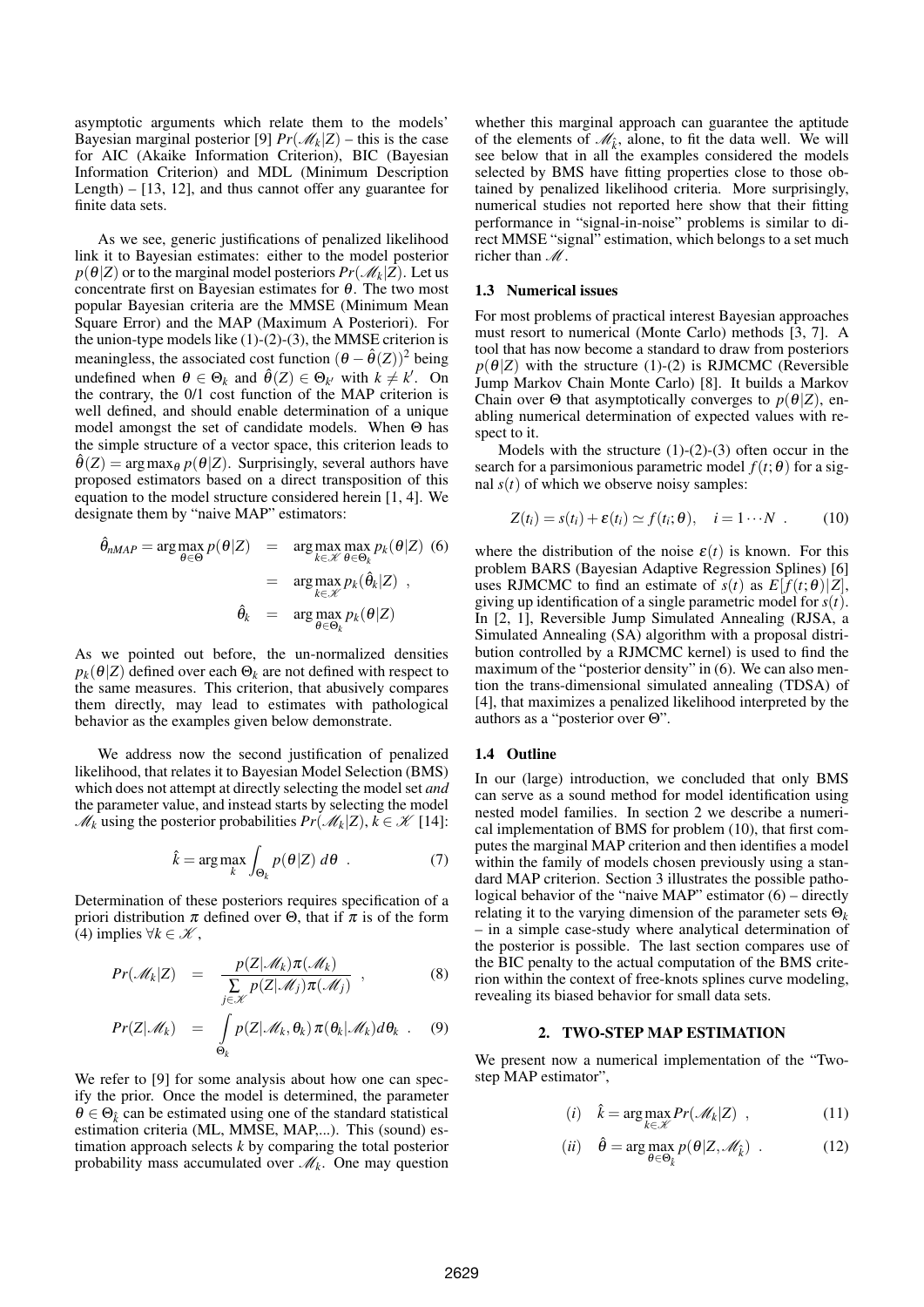that uses BMS to select  $\mathcal{M}_k$  and MAP to identify a  $\theta \in \Theta_{\hat{k}}$ . In this manner optimization is done in each step using commensurable score functions: the (discrete) posterior distribution over the families of models  $\mathcal{M}_k$  in *(i)*, and a regular posterior density over  $\Theta_{\hat{k}}$ , with respect to a selected base measure, in *(ii)*. Note that [10] proposes a similar idea for ML estimation, selecting first the  $\mathcal{M}_k$  using the BMS criterion and computing the ML estimates of the  $\theta \in \Theta_k$  in a second step.

We consider a prior  $\pi$  of the form (4),

$$
\pi_{\theta}(\theta) = \sum_{k=k_{\min}}^{k_{\max}} \pi(\theta|\mathscr{M}_k) \Pr(\mathscr{M}_k), \qquad \theta \in \Theta.
$$

## 2.1 Identification of  $\mathcal{M}_k$  (family selection)

For most problems the posterior probabilities  $Pr(\mathscr{M}_k|Z)$  have no closed-form and their maximum must be determined numerically. We obtain estimates  $\hat{Pr}(\mathcal{M}_k|Z)$  by sampling from  $p(\theta|Z), \theta \in \Theta$  using RJMCMC [8] and computing the total mass of each  $\mathcal{M}_k$  as the corresponding marginals. RJM-CMC uses a proposal distribution  $q(\theta'|\theta)$ ,  $\theta' \in \Theta_{k'}$ ,  $\theta \in \Theta_k$ , where  $\theta$  (resp.  $\theta'$ ) is the current (resp. candidate) state of the chain, that is a mixture of basic transition distributions (birth, death or change) moving across neighboring families of models  $\mathcal{M}_k$  and  $\mathcal{M}_{k+1}$ . To ensure chain reversibility (and thus convergence in distribution to the target distribution  $p(\theta|Z)$ ) the acceptance function of the chain is [8]  $\alpha_{RJ}(\theta, \theta') = \min\{1, r_{RJ}\},\$  with

$$
r_{RJ} = \frac{p(\theta'|Z)}{p(\theta|Z)} \frac{q(\theta'|\theta)}{q(\theta|\theta')} J(\theta', \theta) , \qquad (13)
$$

where  $J(\theta', \theta)$  is the Jacobian of the mapping from  $\theta$  to  $\theta'$ . Finally, the family  $\mathcal{M}_{\hat{k}}$  is chosen using the RJMCMC samples  $(\theta_{\mu(i)}^{(i)})$  ${k^{(i)} \choose k^{(i)}}$ <sup>*M*</sup><sub>i=</sub>  $p(\theta|Z)$  in the following manner

$$
\hat{k} = \arg \max_{k} \hat{Pr}(\mathscr{M}_k | Z), \qquad \hat{Pr}(\mathscr{M}_k | Z) = \frac{M_k}{M}, \qquad (14)
$$

where  $M_k = \# \left\{ \left( \theta_{\nu(i)}^{(i)} \right) \right\}$  ${k^{(i)} \choose k^{(i)}}_{i=1}^M$  $\binom{M}{i=1}$  :  $k^{(i)} = k$ (# *A* is the cardinality of set *A*).

#### 2.2 Estimation of  $\theta$  (parameter estimation)

Once the family  $\mathcal{M}_{\hat{k}}$  has been determined, parameter estimation is done for  $\theta \in \Theta_{\hat{k}}$ . Again, there is, in general, no analytical solution, and we must resort to a numerical method to find the model with the maximal posterior density  $p_{\hat{k}}(\theta|Z)$ . A common choice for approximating the solution of this optimization problem is Simulated Annealing (SA), with an acceptance probability <sup>α</sup>*SA*:

$$
\alpha_{SA}(\theta_{\hat{k}}', \theta_{\hat{k}}, T_i) = \min \left\{ 1; \left( \frac{p(\theta_{\hat{k}}'|Z, \mathcal{M}_{\hat{k}})}{p(\theta_{\hat{k}}|Z, \mathcal{M}_{\hat{k}})} \right)^{\frac{1}{T_i}} \right\},\qquad(15)
$$

where  $\theta_{\hat{k}}$  (resp.  $\theta'_{\hat{k}}$ ) is the current (resp. candidate) state, and  $T_i$  is the chain temperature that must decrease according to a convenient cooling scheme. We refer the interested reader to [11] for details on SA.

|                                                                                | $\sqrt{1}$ 12 | 1.6 |  |
|--------------------------------------------------------------------------------|---------------|-----|--|
| $Pr(\hat{\theta} \in \mathcal{M}_1   \mathcal{M}_2)$   0 0.25 0.61 0.945 0.985 |               |     |  |

Table 1:  $Pr(\tilde{\theta} \in M_1 | M_2), \sigma^2 = (0.6, 1, 1.2, 1.6, 2, 4).$ 

#### 3. NAIVE MAP: PATHOLOGICAL BEHAVIOR

In this section we expose using a simple example the possible biased behaviour of the "naive MAP" criterion.

# 3.1 Case-study

Let  $Z = [z_1, \ldots, z_n] \in \mathbb{R}^n$  be the observation vector, and consider a model with just two families:  $\mathcal{M} = \mathcal{M}_1 \cup \mathcal{M}_2$ , where<sup>1</sup>

$$
\mathscr{M}_k = \left\{ \mathscr{N}\left(f_k(\cdot | \theta), \sigma^2 \mathbf{I}_n\right), \theta \in \Theta_k \right\}, k = 1, 2 \; .
$$

Above,  $f_k(\cdot|\theta)$  is a *k*-piecewise linear signal, see Figure 1(*a*), such that the parameters of the models are  $\theta_1 = [P^0, \sigma^2]$  and  $\theta_2 = [P^1, P^2, \sigma^2]$ , where  $\{P^i = (P^i_x, P^i_z) \in \mathbb{R}^2\}_{i=0}^2$  are the break point coordinates.

We use an uninformative factored *prior* distribution over both parameter spaces:  $P_x^i \propto \mathcal{U}([0N])$ ,  $P_z^i \propto \mathcal{N}(0,\Sigma^2)$ ,  $i =$ 0,1,2, and  $\sigma^2 \propto \mathcal{U}(\mathbb{R}^+)^2$ . To minimize the impact of the prior we set  $\Sigma^2 \gg 1$ . Models are equiprobable:  $\pi(\mathcal{M}_1) =$  $\pi(\mathcal{M}_2)$ .

#### 3.2 Naive MAP estimator

Apparently, the prior chosen does not express preference for  $M_1$ , and one would expect that the biased ML behaviour (always choose  $\mathcal{M}_2$ ) would not be corrected. We will see that this is not the case, and that a bias of opposite sense is induced, (6) exhibiting a strong preference for the simpler model *M*1.

Table 1 displays estimates of the error probability  $Pr(\hat{\theta} \in \Theta_1 | \theta \in \mathcal{M}_2)$  for several values of the noise variance  $\sigma^2$ , obtained over 200 Monte Carlo runs. Parameters were set at:  $P^1 = (250, 10), P^2 = (800, 6), \ \Sigma = 10^{16}$  and  $X = \{10m\}_{m=0}^{100}$ , see figure 1*(b)*. We see that even for small values of the noise variance the error probability is very high: the "naive MAP" estimator is biased toward the simplest model  $\mathcal{M}_1$ , even if the data clearly shows the existence of 3 different slopes.

We will now show that this preference for simple models



Figure 1: *(a)*  $f(\cdot|\theta_1)$  (− blue),  $f(\cdot|\theta_2)$  (−− red) ; *(b)* Z ∝  $p(\cdot) \in M_2$ ,  $\sigma^2 = 1.2$ .

<sup>&</sup>lt;sup>1</sup> $M(μ,Σ)$  denotes the normal density with mean  $μ$  and covariance matrix Σ.

 $2X \propto p$  indicates that random variable *X* is drawn according to *p* and  $\mathcal{U}(A)$  denotes the uniform distribution over set *A*.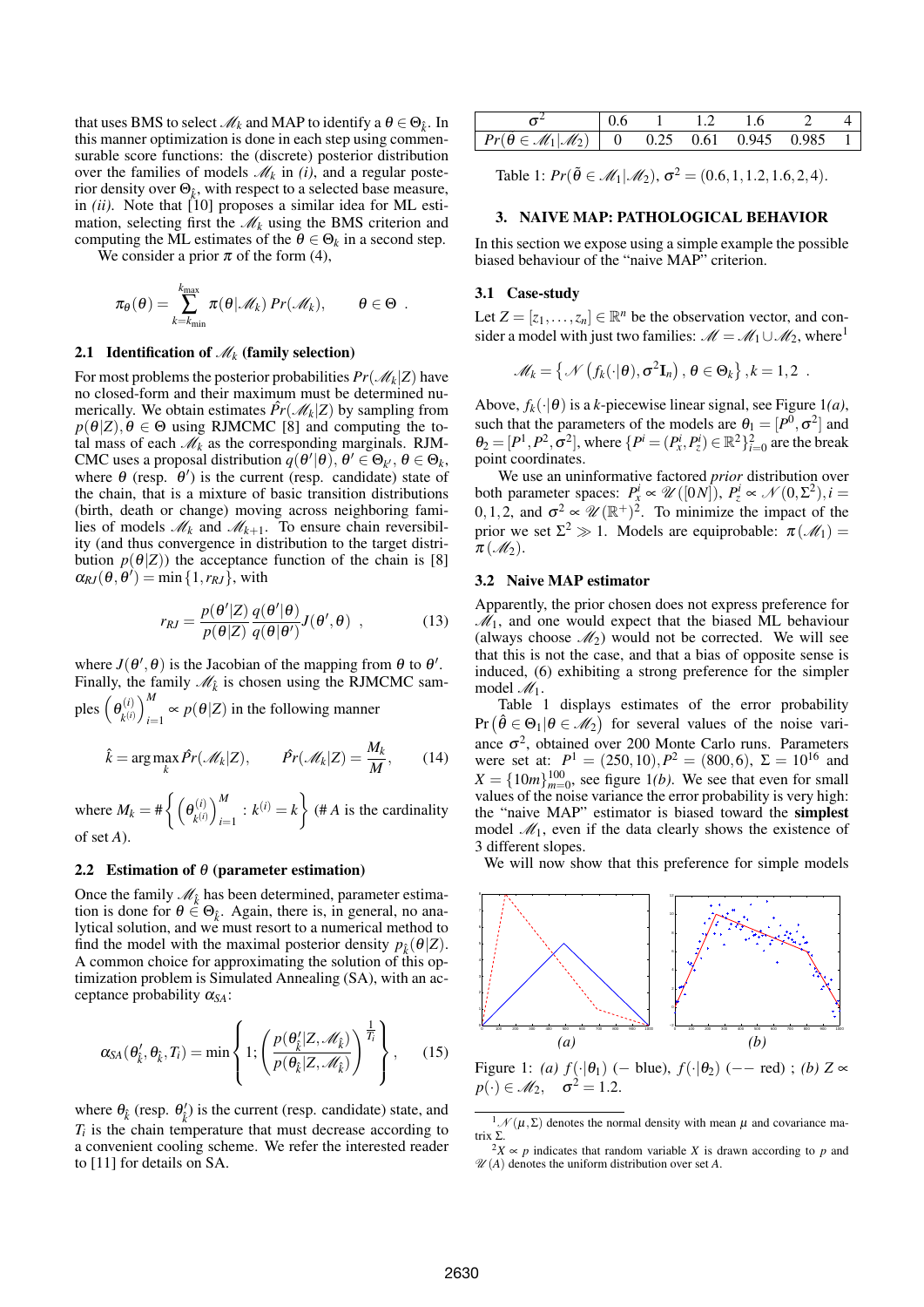that seems to be hidden in the prior chosen is actually an artifact caused by the comparison of densities defined with respect to distinct measures. Let  $\rho_i^2 = ||Z - f_i(X; \theta_i)||^2$  be the residuals for model  $\mathcal{M}_i$ ,  $i = (1, 2)$ . Criterion (6) leads to a model selection rule *r M*1 ≶ *M*2 1 where *r* is the ratio

$$
r = \frac{\pi(\mathcal{M}_2) p_2(\theta_2|Z)}{\pi(\mathcal{M}_1) p_1(\theta_1|Z)}
$$
  
=  $\sqrt{\frac{2}{\pi}} \frac{1}{\Sigma N} \left(\frac{\rho_1}{\rho_2}\right)^n \exp\left(-\frac{(P_z^1)^2 + (P_z^2)^2 - (P_z^0)^2}{2\Sigma^2}\right)$ .

If  $\Sigma^2 \gg 1$ , such that  $\exp\left(-\frac{(P_z^1)^2 + (P_z^2)^2 - (P_z^0)^2}{2\Sigma^2}\right)$  $2\Sigma^2$  $\rangle \simeq 1$ , then

$$
\log\left(\frac{\rho_1}{\rho_2}\right) \mathop{\lesssim}\limits_{\mathscr{M}_2}^{\mathscr{M}_1} \frac{1}{n} \log\left(\Sigma N \sqrt{\frac{\pi}{2}}\right) = \gamma.
$$

Note that Σ*N* is the ratio of the normalizing constants of the prior densities over  $\Theta_1$  and  $\Theta_2$ , that increases with the number of breakpoints of *M*2. As the previous equation shows, the decision region for *M*<sup>1</sup> increases monotonically with Σ*N*, explaining why the apparently uninformative prior leads to a strong bias in favor of  $\mathcal{M}_1$ . This biased behaviour is entirely due to the fact that we are comparing the "densities"  $p_k(\cdot|Z)$ defined with respect to measures  $\mu_k$  (the Lebesgue measure in both cases) over spaces of distinct dimensions  $(d_1 = 3,$  $d_2 = 5$ ). Depending on the priors chosen, this may bias the decision, in an unclear manner, in favor of simpler or more complex models. We stress that these remarks do not concern penalized likelihood methodologies globally, but only their interpretation as Bayesian MAP estimators.

#### 4. BIC AND BAYESIAN MODEL SELECTION

In this section, we compare BIC to the two-step BMS/MAP semi-parametric identification described in section 2 for curve modeling with free-knot (cubic) splines. We begin with a brief description of the model and of numerical issues related to its optimization, presenting our comparative study in a second step.

## 4.1 Free-knots spline model

We assume that the observations follow a normal model

$$
p(Z|\theta, \mathscr{M}_k) = \mathscr{N}\left(f(t;\theta), \sigma^2 I\right), \quad f(t;\theta) = \sum_{i=1}^k \beta^i b_i(t, \xi_k) \quad .
$$
\n(16)

where *k* is the number of knots,  $b_i(t, \xi_k)$  is the *i*<sup>th</sup> B-Spline function,  $\xi_k \in [01]^k$  is the (ordered) knots vector, and  $\beta_k \in$  $\mathbb{R}^{2k}$  is the vector of control points. We refer to [5] for details about splines. The parameter vector of  $\mathcal{M}_k$  is  $\theta_k =$  $(\xi_k, \beta_k, \sigma^2)$ .

#### 4.2 Implementation

Maximization of the likelihood allows analytic determination of the estimates of  $\beta_k$  and  $\sigma^2$  for a fixed model order *k*. Using the reduced likelihood at this estimated values as the target distribution of the SA algorithm, we can find the ML estimate of the knot vector  $\xi_k$ . Temperature  $T_i$  is initialized at  $T_0 = 50$  and decreases every 500 iterations by

a factor of 0.2. The maximum number of iterations is fixed to 10000. We thus obtain the ML estimate of the parameter vector (with *k* fixed). Adding the BIC penalty term to the likelihood and maximizing the sum with respect to *k* allows determination of the BIC-penalized estimate of *k*.

This scheme is adapted to find the MAP estimates of the parameters  $\theta \in \Theta_k$  for fixed *k*. In this case, the target distribution of SA algorithm is the posterior  $p(\theta|Z, \mathcal{M}_k)$ . We use the factored prior already proposed for this problem in [6], except for the prior over *k* which we consider uniform, establishing thus no prior preference for simpler models:

$$
\pi(\theta_k) = \pi(\beta_k | \mathcal{M}_k, \xi_k, \sigma^2) \pi(\xi_k | \mathcal{M}_k) \pi(\mathcal{M}_k) \pi(\sigma^2).
$$

 $\pi(\mathscr{M}_k) = \mathscr{U}(k \in [k_{\min}, k_{\max}])$ ;  $\pi(\xi_k | \mathscr{M}_k) \sim \mathscr{U}([0 \; 1]^k)$ ;  $\pi(\beta_k | \mathcal{M}_k, \xi_k, \sigma^2) = \mathcal{N}(0, \sigma^2 N(B^T B)^{-1})$  where  $B = B_{\hat{k}, \xi}$  is the spline design matrix with entries  $b_i(t, \xi_k)$ ;  $\pi(\sigma^2) = 1/\sigma^2$ .

As described in section 2, we first identify  $\mathcal{M}_{\hat{k}}$ , using RJMCMC to estimate  $Pr(\mathcal{M}_k|Z)$ . The proposal distribution  $q(\theta'|\theta)$  is classically taken as a mixture of basic transition laws that allow "jumps" between families of models: birth (*b*), death (*d*) and change (*c*) of a knot point in the knot vector ξ*<sup>k</sup>* . With these priors, holding ξ*<sup>k</sup>* fixed, we can analytically find the MAP estimates of the linear coefficients  $\beta_k$  and of the noise variance  $\sigma^2$ . We obtain one sample of the parameter vector at each iteration of the RJMCMC procedure, allowing thus the numerical determination of  $\hat{k}$  for the criterion (14).

Fixing  $k = \hat{k}$ , the second step identifies the parameters of  $\mathcal{M}_{\hat{k}}$  by maximizing the "local posterior density"  $v_k(\theta) = p(\theta|Z, \mathcal{M}_k)$ ,  $\theta \in \Theta_k$ . Maximization with respect to  $(\beta_k, \sigma^2)$  can again be found analytically, see [6], enabling the definition of the "reduced posterior"  $\mathcal{P}(\xi_k|Z,\mathcal{M}_k)$  =  $p(\xi_{\hat{k}} | Z_1^N, \mathscr{M}_{\hat{k}}) p(\hat{\beta}_{\hat{k}}, \hat{\sigma}^2 | Z, \mathscr{M}_{\hat{k}}, \xi_{\hat{k}}).$ 

A SA algorithm is run with  $\mathscr{P}(\xi_{\hat{k}}|Z, \mathscr{M}_{\hat{k}})$  as the score function, producing a sequence of values of  $\xi_{\hat{k}}$  that converge in distribution to its maximum, completely identifying a single model amongst  $M$ . We performed  $M = 10000$  iterations of the RJMCMC algorithm followed by  $L = 2000$  SA iterations. Temperature  $T_i$  is initialized at  $T_0 = 0.02$ , and is halved every 500 iterations.

#### 4.3 Numerical results

We first compare the two methods BIC and BMS/MAP on simulated data, with the goal of exposing the asymptotic nature of the BIC criterion, which only for very large data sets is an approximation of BMS, inheriting the problems of "naive Bayes" under its interpretation as a posterior computed for a particular "prior."

We simulated data from a spline model with  $k = 13$  knots and  $\sigma^2$  = 0.04 (see Fig. 2), and considered two observation sets:  $\mathcal{D}_1$  with *N* = 51 data points and  $\mathcal{D}_2$  with *N* = 401 data points, see Figure 2. Figure 3 summarizes the comparison of the two methods. For the shorter data set  $\mathscr{D}_1$  BIC systematically chooses a 'wrong' model order  $k = 12$  (Fig. 3(left)), underestimating the data complexity, while BMS/MAP correctly identifies the true value  $k = 13$  (Fig. 3(right)). For the larger data set *D*<sup>2</sup> both criteria choose the same (and correct) model order, confirming that only asymptotically BIC yields an unbiased estimate of the model complexity, while the two-step